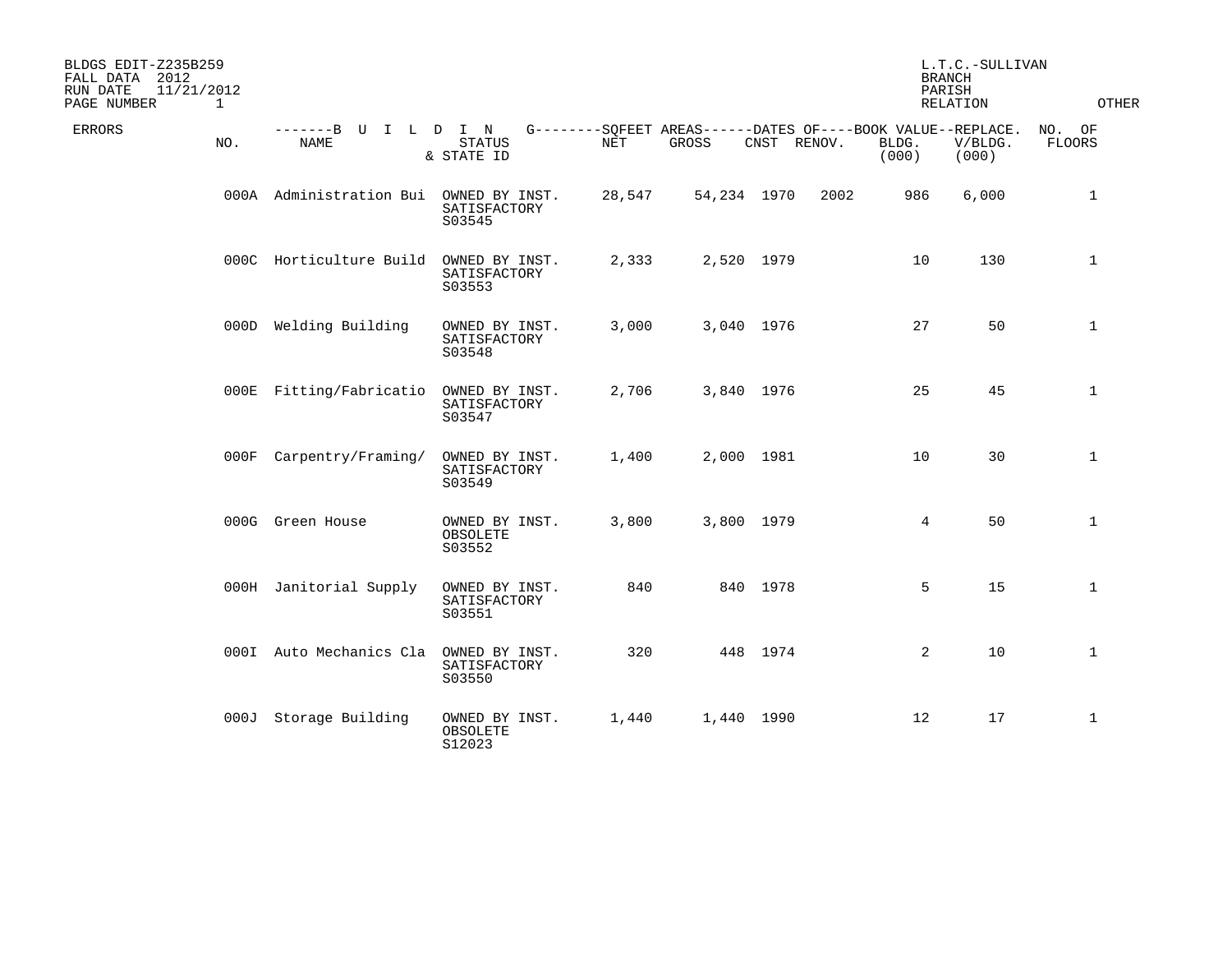| BLDGS EDIT-Z235B259<br>2012<br>FALL DATA<br>11/21/2012<br>RUN DATE<br>PAGE NUMBER | 2    |                              |     |                                          |             |                |                     |                                                     |                | L.T.C.-SULLIVAN<br>BRANCH<br>PARISH<br>RELATION | <b>OTHER</b>     |
|-----------------------------------------------------------------------------------|------|------------------------------|-----|------------------------------------------|-------------|----------------|---------------------|-----------------------------------------------------|----------------|-------------------------------------------------|------------------|
| ERRORS                                                                            | NO.  | -------B<br>U<br><b>NAME</b> | -14 | I N<br>D<br>STATUS<br>& STATE ID         | $G$ ------- | -SOFEET<br>NET | AREAS-----<br>GROSS | -DATES OF----BOOK VALUE--REPLACE.<br>RENOV.<br>CNST | BLDG.<br>(000) | V/BLDG.<br>(000)                                | NO. OF<br>FLOORS |
|                                                                                   | 000K | Bookstore                    |     | OWNED BY INST.<br>SATISFACTORY<br>S03554 |             | 442            | 972                 | 1982                                                | 29             | 70                                              |                  |
|                                                                                   | 000M | Shop Building                |     | OWNED BY INST.<br>SATISFACTORY<br>S13893 |             | 18,816         | 23,822 1970         |                                                     | 679            | 1,790                                           | 2                |